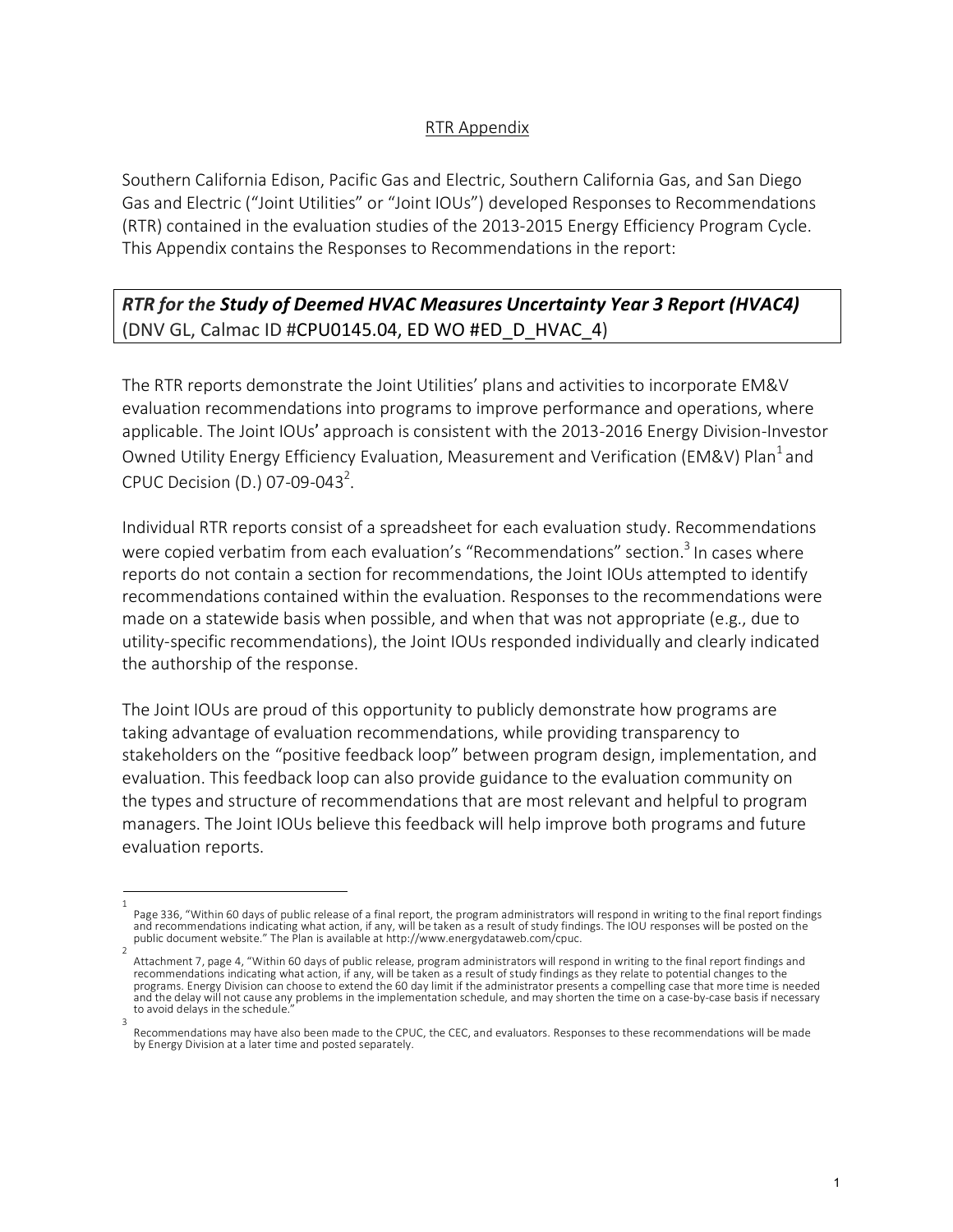## **Response to Recommendations (RTR) in Impact, Process, and Market Assessment Studies**

**Study Title:** Study of Deemed HVAC Measures Uncertainty Year 3 Report (HVAC4) **Program:** HVAC **Author:** DNV GL **Calmac ID:** CPU0145.04 **ED WO:** ED\_D\_HVAC\_4 **Link to Report:** http://calmac.org/publications/HVAC4\_Year\_3\_Report\_2017-12-29.pdf

> Examples: ason for rejection, or indicate that it's under further review.

te DEER savings should be reviewed and that additional data should be limited to that necessary to attribute es of data are valuable, a balance must be stricken bef program duties. Gathering additional data, especially ach of an upstream program.

ate zone selection for evaluating chiller equipment inclear on reasoning for selecting CZ03 with such low

mum efficiency requirements, chiller equipment are to load operation. It looks like 2008 T24 already requires be met. Evaluation of chiller equipment operation at ect approach.

will not occur at full-load operation. Measurements at petter understand equipment performance and bene-

valuating the minimum condensing water temperature ration additionally evaluated as a function of CW flow? tant flow operating conditions even when serving the

ated with the 175,000 sq ft Large Office, the evaluation ariable speed flow chiller equipment.

model was selected for the evaluation of the air-cooled led chiller equipment.

on the presence of fans that have more than twond should be considered in the additional data collecnty. It is also unclear whether economizer setpoint limding to Title 24, collected in HVAC3 were delineated by of these points would change according to each climate screpancy in W/CFM of the equipment found in HVAC1

## **Disposition Disposition Notes**

| Item#        | <b>Findings</b>                                                                                                                                                                                                                                                                                                                                                                                                                                                                                                                                                                                                                                                                                                                                                                                                                                                                                                                                                                                                                                                                                                                                                                                                                                                        | <b>Best Practice / Recommendations</b><br>(Verbatim from Final Report)                                                                                                 | Recommendation<br><b>Recipient</b>                         | <b>Disposition</b>                         |                                                                                                                                                                                                                                                                                                                                                                                                                                                                                                                                                                                                                                                                                                                                                                                                                                                                                                                                                                                                                           |
|--------------|------------------------------------------------------------------------------------------------------------------------------------------------------------------------------------------------------------------------------------------------------------------------------------------------------------------------------------------------------------------------------------------------------------------------------------------------------------------------------------------------------------------------------------------------------------------------------------------------------------------------------------------------------------------------------------------------------------------------------------------------------------------------------------------------------------------------------------------------------------------------------------------------------------------------------------------------------------------------------------------------------------------------------------------------------------------------------------------------------------------------------------------------------------------------------------------------------------------------------------------------------------------------|------------------------------------------------------------------------------------------------------------------------------------------------------------------------|------------------------------------------------------------|--------------------------------------------|---------------------------------------------------------------------------------------------------------------------------------------------------------------------------------------------------------------------------------------------------------------------------------------------------------------------------------------------------------------------------------------------------------------------------------------------------------------------------------------------------------------------------------------------------------------------------------------------------------------------------------------------------------------------------------------------------------------------------------------------------------------------------------------------------------------------------------------------------------------------------------------------------------------------------------------------------------------------------------------------------------------------------|
|              |                                                                                                                                                                                                                                                                                                                                                                                                                                                                                                                                                                                                                                                                                                                                                                                                                                                                                                                                                                                                                                                                                                                                                                                                                                                                        |                                                                                                                                                                        | If incorrect,<br>please indicate and<br>redirect in notes. | Choose:<br>Accepted, Rejected,<br>or Other | Describe specific program change, give rea                                                                                                                                                                                                                                                                                                                                                                                                                                                                                                                                                                                                                                                                                                                                                                                                                                                                                                                                                                                |
| $\mathbf{1}$ | Nonresidential Upstream HVAC Distributor Rebate<br>Program:<br>• For Tier-2 unitary systems under 55 kBtu/h, the<br>mean annual savings in CZ08 for the small office<br>building prototype were 218.2 kWh/ton, with a<br>standard deviation of $\pm$ 29.4 kWh/ton (compared to<br>2015 DEER savings of 327.8 kWh/ton). The savings<br>uncertainty was most sensitive to whether systems<br>have 1- or 2-speed fans, the fan power index, and<br>the cooling setpoint.<br>• For Tier-2 unitary systems under 55 kBtu/h, the<br>mean annual savings in CZ12 for the small office<br>building prototype were 178.0 kWh/ton, with a<br>standard deviation of ± 29.2 kWh/ton (compared to<br>2015 DEER savings of 322.2 kWh/ton). The savings<br>uncertainty was most sensitive to whether systems<br>have 1- or 2-speed fans, whether systems have an<br>economizer, the fan power index (W/cfm), and the<br>cooling-sizing ratio.<br>• For Tier-2 air-cooled chillers, the mean annual sav-<br>ings in CZ03 for the large office building prototype<br>were 35.6 kWh/ton, with a standard deviation of ±<br>21.6 kWh/ton (compared to 2014 DEER savings of<br>84.4 kWh/ton). The savings uncertainty was most<br>sensitive to the full-load cooling efficiency, the cool- | Assumptions used to estimate<br>DEER savings should be reviewed.<br>Additional data collection for fac-<br>tors contributing to savings uncer-<br>tainty is warranted. | IOUs and ED                                                | Other                                      | Agree that assumptions used to estimat<br>data collection is warranted. Collected o<br>and claim savings. While large quantitie<br>tween data capture and performance o<br>site installation data is outside of the re<br>Air-Cooled Chiller - CZ03 is a poor clima<br>cluding that at full-load conditions. Not<br>CDDs.<br>Per latest policies and T24, part 6, minir<br>be evaluated at both part-load and full-<br>both full- and part-load efficiencies to b<br>only full-load operation is not the corre<br>Also, the average equipment operation<br>part-load conditions will be needed to b<br>fits of the offering.<br>Not clear what was the approach for ev<br>(CWT). Was the chiller equipment opera<br>Was the chiller evaluation only at const<br>175,000 sq ft DEER Large Office?<br>Given that chiller equipment was evalua<br>needed to include both constant and va<br>Also, the incorrect DEER (Large Office) r<br>chiller, which is defaulted to water-cool<br>Additionally, information from HVAC1 o |
|              | ing temperature schedule, and the minimum con-<br>denser temperature.<br>• For Tier-2 air-cooled chillers, the mean annual sav-<br>ings in CZ08 for the small office building prototype<br>were 36.8 kWh/ton, with a standard deviation of ±                                                                                                                                                                                                                                                                                                                                                                                                                                                                                                                                                                                                                                                                                                                                                                                                                                                                                                                                                                                                                           |                                                                                                                                                                        |                                                            |                                            | speeds is not included in this analysis a<br>tion for factors contributing to uncertai<br>its, which are set by climate zone accord<br>climate zone and how the distribution o<br>zone model. Lastly, there was a large dis                                                                                                                                                                                                                                                                                                                                                                                                                                                                                                                                                                                                                                                                                                                                                                                               |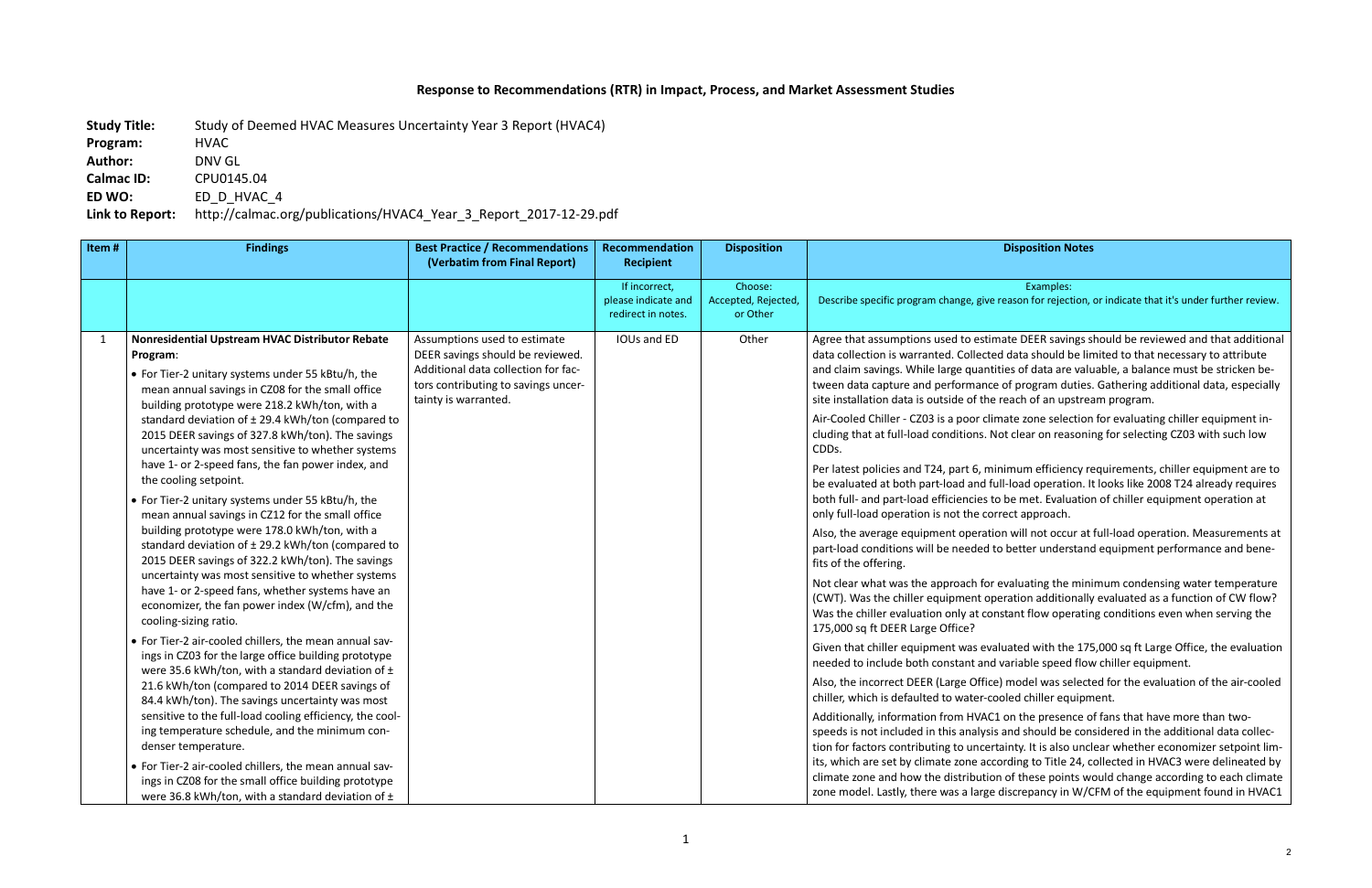e category for the W/CFM do not seem to be captured. are trends in W/CFM by size categories or fan types

oled chillers based on engineering judgement does not ackage units. HVAC3 showed setpoints for package oment, whereas air-cooled chillers show 80% of the refore, it's unclear how these engineering judgements collect additional data that can be used to update each

gh uncertainty based on the EIR of the model. The EIR is usual therefore additional data on EIR may not need ptions. Additionally, the analysis does not consider the ed to the program and the units that had high IPLVs with lanufacturers design equipment to support higher nents, but these units are not properly represented ysis of the measure needs to properly account for the submitted through the Program.

Ite DEER savings should be reviewed and that additional data should be limited to that necessary to attribute es of data are valuable, a balance must be stricken beof program duties. Gathering additional data, especially reach of an upstream program.

made in item number 1 states: "The Assumptions used iewed." It is unclear why this recommendation is inled chillers, but not unitary large equipment (as it is

on the presence of fans that have more than twoind should be considered in the additional data collecinty. It is also unclear whether economizer setpoint limrding to Title 24, collected in HVAC3 were delineated by of these points would change according to each climate iscrepancy in W/CFM of the equipment found in HVAC1 e category for the W/CFM do not seem to be captured. are trends in W/CFM by size categories or fan types

ance (IEER) on baseline equipment is unknown. Equipan 65 kBtu/h should have been evaluated against both

quipment is incorrect. The baseline equipment should d" and "2-speed" fans leveraging latest related saturaed fan is a prescriptive and not a mandatory T24, Part 6,

Were assumed based on Engineering Judgment opudies which is the incorrect approach.

tem type and capacity range should be documented.

|                | 23.4 kWh/ton (compared to 2014 DEER savings of<br>176.7 kWh/ton). The savings uncertainty was most<br>sensitive to the full-load cooling efficiency, the cool-<br>ing-temperature schedule, and the minimum con-<br>denser temperature.                                                                                                                                                                             |                                                                                                    |             |       | 2013-2014 vs. HVAC1 2015, and the size<br>Additional data should discover if there<br>(single, two-speed, and variable speed).<br>The data on cooling setpoints for air coo<br>seem to align with setpoints used for pa<br>equipment were <76F for 90% of equipr<br>units using cooling setpoints ≥76F. There<br>were made and reiterates the need to c<br>model.                                         |
|----------------|---------------------------------------------------------------------------------------------------------------------------------------------------------------------------------------------------------------------------------------------------------------------------------------------------------------------------------------------------------------------------------------------------------------------|----------------------------------------------------------------------------------------------------|-------------|-------|-----------------------------------------------------------------------------------------------------------------------------------------------------------------------------------------------------------------------------------------------------------------------------------------------------------------------------------------------------------------------------------------------------------|
|                |                                                                                                                                                                                                                                                                                                                                                                                                                     |                                                                                                    |             |       | The air-cooled chiller analysis shows hig<br>is usually dictated by the DEER measure<br>to be collected to update DEER assumpt<br>large range of IPLVs that were submitted<br>relatively low full-load requirements. M<br>IPLVs with very little full-load improvem<br>through this uncertainty analysis. Analys<br>equipment with high part-load values su                                               |
| $\overline{2}$ | Nonresidential Upstream HVAC Distributor Rebate<br>Program:<br>• For Tier-2 unitary systems between 65 and 134<br>kBtu/h, the mean annual savings in CZ08 for the                                                                                                                                                                                                                                                   | Additional data collection for fac-<br>tors contributing to savings uncer-<br>tainty is warranted. | IOUs and ED | Other | Agree that assumptions used to estimat<br>data collection is warranted. Collected c<br>and claim savings. While large quantitie<br>tween data capture and performance of<br>site installation data is out-side of the re                                                                                                                                                                                  |
|                | small office building prototype were 69.8 kWh/ton,<br>with a standard deviation of $\pm$ 12.7 kWh/ton (com-<br>pared to 2015 DEER savings of 61.3 kWh/ton). The<br>savings uncertainty was most sensitive to the cool-<br>ing-sizing ratio, the cooling setpoint, and the fan                                                                                                                                       |                                                                                                    |             |       | The "Best Practice/Recommendations"<br>to estimate DEER savings should be revi<br>cluded for units <55 kBtu/h and air-cool<br>applicable).                                                                                                                                                                                                                                                                |
|                | power index.<br>• For Tier-2 unitary systems between 65 and 134<br>kBtu/h, the mean annual savings in CZ12 for the<br>small office building prototype were 59.8 kWh/ton,<br>with a standard deviation of $\pm$ 10.1 kWh/ton (com-<br>pared to 2015 DEER savings of 53.0 kWh/ton). The<br>savings uncertainty was most sensitive to the cool-<br>ing-sizing ratio, the cooling setpoint, and the fan<br>power index. |                                                                                                    |             |       | Additionally, information from HVAC1 o<br>speeds is not included in this analysis ar<br>tion for factors contributing to uncertain<br>its, which are set by climate zone accord<br>climate zone and how the distribution o<br>zone model. Lastly, there was a large dis<br>2013-2014 vs. HVAC1 2015, and the size<br>Additional data should discover if there<br>(single, two-speed, and variable speed). |
|                |                                                                                                                                                                                                                                                                                                                                                                                                                     |                                                                                                    |             |       | Unitary Equipment - Part-load performa<br>ment with cooling capacities greater that<br>EER and IEER.                                                                                                                                                                                                                                                                                                      |
|                |                                                                                                                                                                                                                                                                                                                                                                                                                     |                                                                                                    |             |       | The baseline assumption for Unitary Equ<br>have been weighted between "1-speed'<br>tion studies and contingent that 2-speed<br>requirement.                                                                                                                                                                                                                                                               |
|                |                                                                                                                                                                                                                                                                                                                                                                                                                     |                                                                                                    |             |       | It appears that temperature setpoints w<br>posed to latest applicable saturation stu<br>Sample rate per unitary equipment syste                                                                                                                                                                                                                                                                           |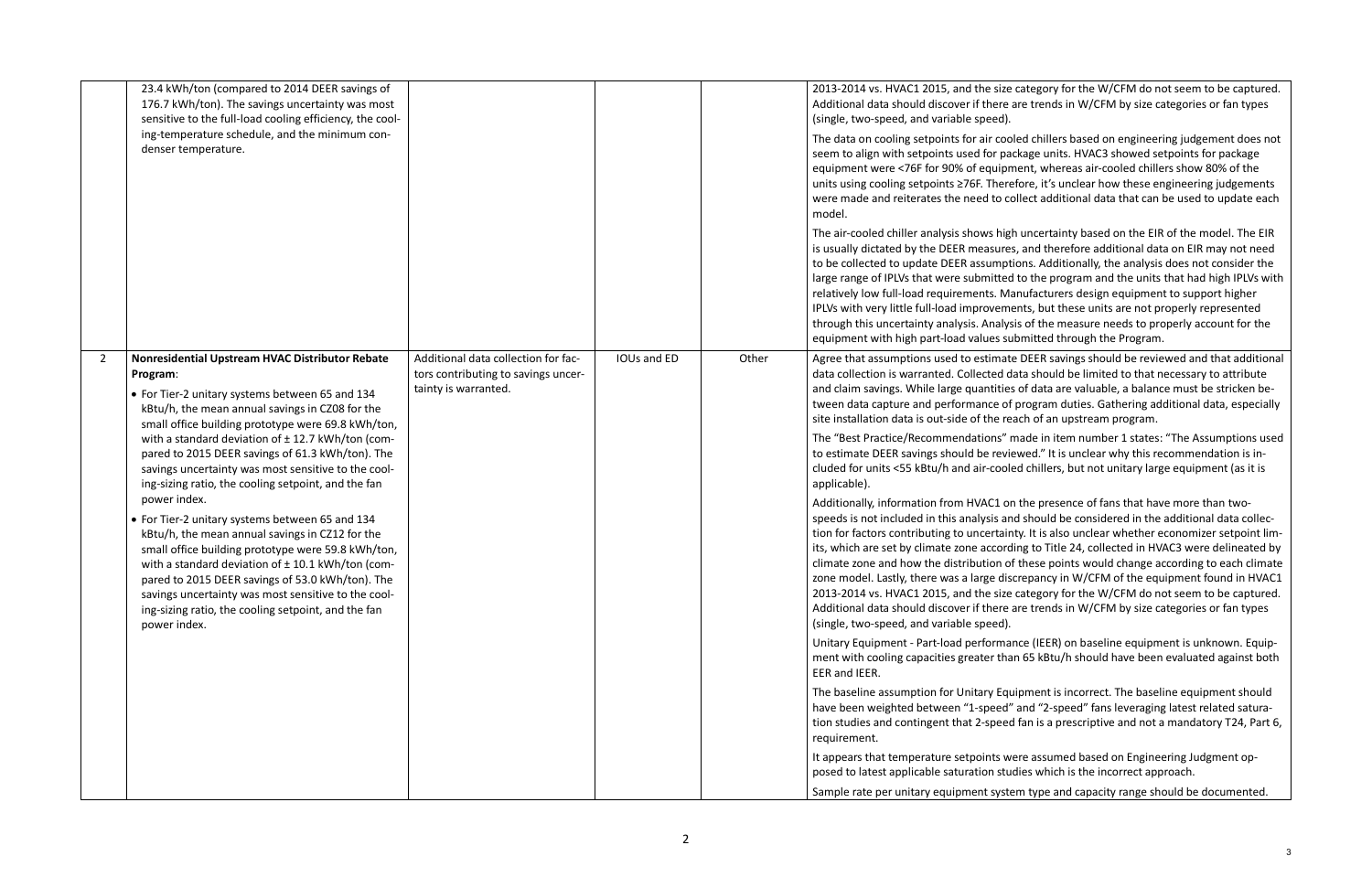ns with building types and vintages generally supported

Inter gathered and recorded by the SCE and PGE pronced in section 5.2.3.1.

I chillers as part of Upstream/Midstream programs.

tly exist in other programs.

re gathered and recorded by the SCE and PGE pro- $\mathsf{nced}$  in section 5.2.3.1.

chillers as part of Upstream/Midstream programs.

Ious and ED other agree to be offered for "significant" inof significant as exceeding 20%-deviation-from-nomiare no diagnostics methods that can readily make this not be able to easily determine whether any given field

aspect of preventative maintenance, where an HVAC low charge fault levels. It only reacts to adjusting faults and have accrued penalties for running inefficiently.

Ious and ED other agree to be offered for "significant" inof significant as exceeding 20%-deviation-from-nomiare no diagnostics methods that can readily make this not be able to easily determine whether any given field

rable margin of overcharge that may not benefit from ever leak out from a system, overcharge will never get undercharged. However, this type of approach also c reliability that may occur due to liquid slugging of

|                |                                                                                                                                                                                                                                                                                                                                                                                                                                                                                                             |                                                                                                                                                                                          |             |          | How the selected building vintage align<br>by program is not clear.                                                                                                                                                                                                                                                                                                                                   |
|----------------|-------------------------------------------------------------------------------------------------------------------------------------------------------------------------------------------------------------------------------------------------------------------------------------------------------------------------------------------------------------------------------------------------------------------------------------------------------------------------------------------------------------|------------------------------------------------------------------------------------------------------------------------------------------------------------------------------------------|-------------|----------|-------------------------------------------------------------------------------------------------------------------------------------------------------------------------------------------------------------------------------------------------------------------------------------------------------------------------------------------------------------------------------------------------------|
| 3              | Nonresidential Upstream HVAC Distributor Rebate<br>Program:<br>• The part-load efficiency (IPLV) qualification pathway<br>results in some qualifying air-cooled chillers with<br>full-load efficiency that is below the Title-24 code<br>requirement; this results in negative savings during<br>full-load periods of operation. Since eQUEST does<br>not support efficiency performance curves that de-<br>viate significantly from the default curve, exagger-<br>ated mean annual savings are predicted. | Full- and part-load efficiency met-<br>rics (EER and IPLV) should be gath-<br>ered and recorded in the program<br>tracking data.                                                         | IOUs and ED | Accepted | Full- and part-load efficiency metrics ar<br>grams. The program IPLV is also referen<br>SDGE is considering offering air-cooled                                                                                                                                                                                                                                                                       |
| 4              | Nonresidential Upstream HVAC Distributor Rebate<br>Program:<br>• Given the influence of the cooling temperature<br>schedule and the minimum condenser temperature<br>on the annual savings uncertainty for air-cooled<br>chillers, a retro-commissioning measure oppor-<br>tunity exists.                                                                                                                                                                                                                   | Consider establishing a retro-com-<br>missioning measure for air-cooled<br>chillers to influence the practices<br>of building equipment managers.                                        | <b>IOUs</b> | Accepted | Retro-commissioning measures current                                                                                                                                                                                                                                                                                                                                                                  |
| 5              | Nonresidential Upstream HVAC Distributor Rebate<br>Program:<br>• The part-load efficiency (IPLV) qualification pathway<br>for air-cooled chillers results in some qualifying<br>chillers with full-load efficiencies that are below the<br>Title-24 code requirement; this results in negative<br>savings during full-load periods of operation.                                                                                                                                                            | Consider adding the full-load effi-<br>ciency rating (EER) and the part-<br>load efficiency rating (IPLV) to list<br>of required fields in the tracking<br>data for air-cooled chillers. | IOUs        | Accepted | Full- and part-load efficiency metrics ar<br>grams. The program IPLV is also referen<br>SDGE is considering offering air-cooled                                                                                                                                                                                                                                                                       |
| 6              | <b>Nonresidential HVAC Quality Maintenance Rebate</b><br>Program:<br>• For both system types studied-single-stage with-<br>out TXV and multi-stage with TXV-results suggest<br>that, even with other faults present, correctly diag-<br>nosing and addressing undercharged refrigeration<br>circuits will nearly always have positive perfor-<br>mance impacts. This is particularly true for highly<br>undercharged units.                                                                                 | Continue to offer the RCA meas-<br>ure where refrigerant charge is<br>very low.                                                                                                          | IOUs and ED | Other    | Agree that refrigerant charge adjustme<br>stances, but establishing the definition<br>nal-charge basis is problematic. There a<br>distinction in the field. Technicians will<br>unit exceeds the 20% charge threshold.<br>This approach also misses out on one a<br>unit avoids ever reaching "significant" I<br>when they become obvious problems a                                                  |
| $\overline{7}$ | Nonresidential HVAC Quality Maintenance Rebate<br>Program:<br>• For multi-stage units with TXV, results suggest that,<br>on average, correctly diagnosing and addressing<br>overcharged refrigeration circuits diminishes system<br>performance.                                                                                                                                                                                                                                                            | Consider discontinuing correcting<br>the refrigerant charge for systems<br>that are typically overcharged.                                                                               | IOUs and ED | Other    | Agree that refrigerant charge adjustme<br>stances, but establishing the definition<br>nal-charge basis is problematic. There a<br>distinction in the field. Technicians will<br>unit exceeds the 20% charge threshold.<br>Agree that conceptually there is a tolera<br>adjustment. Since refrigerant will only a<br>worse, it can only leak until it becomes<br>does not consider any impacts to HVAC |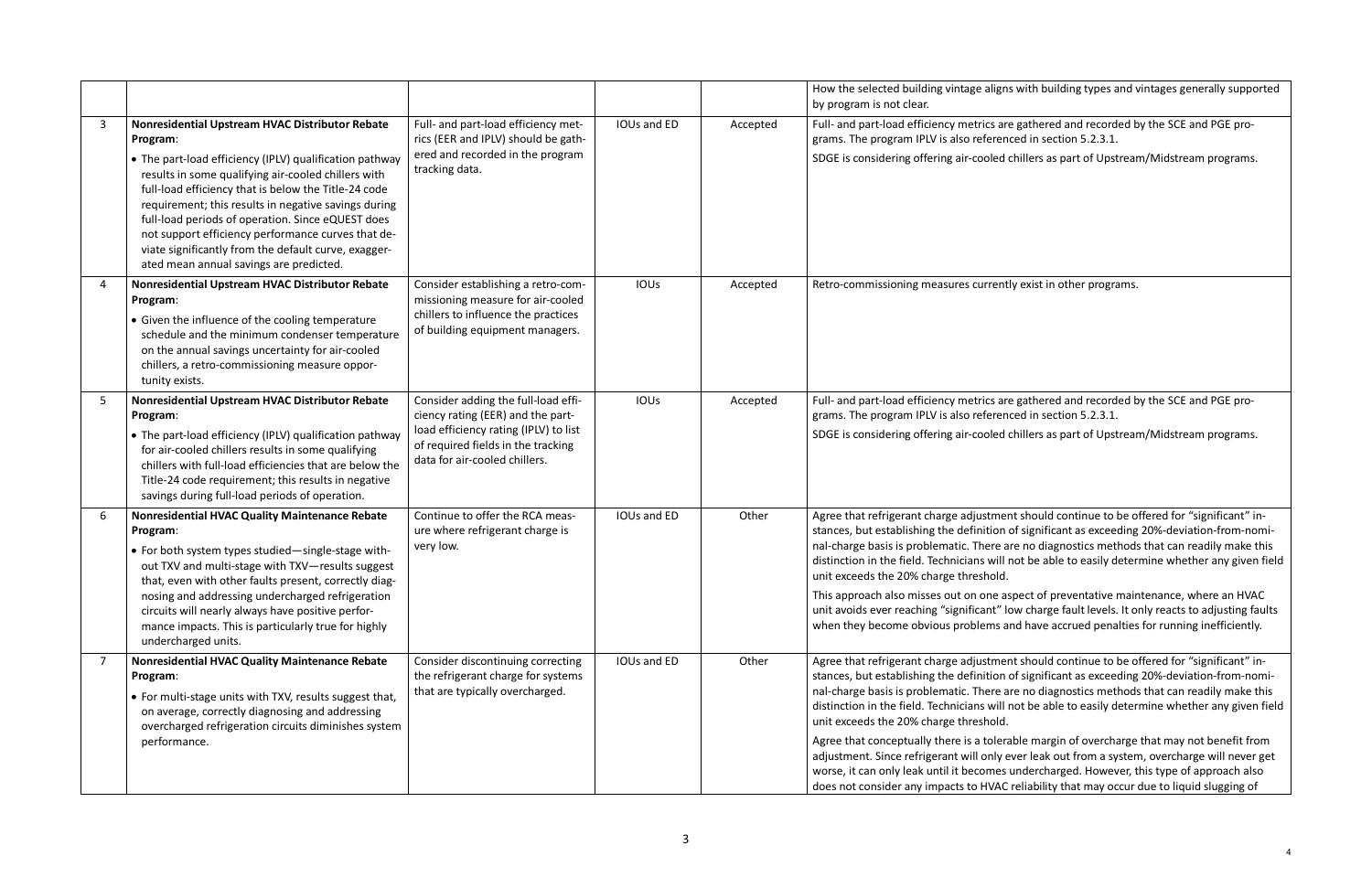ons, or increased compressor discharge temperatures at reakdown.

e an expanded lab dataset in addition to HVAC5. The leverages perhaps the most comprehensive lab dataset ts under thousands of different scenarios.

Ious and ED other and the other all refrigerant charge and the should continue to be offered for "significant" inof significant as exceeding 20%-deviation-from-nomiare no diagnostics methods that can readily make this not be able to easily determine whether any given field

e an expanded lab dataset in addition to HVAC5. The leverages perhaps the most comprehensive lab dataset ts under thousands of different scenarios.

Ious already part of Quality Maintenance practices. More uation of refrigerant circuit repair methods, such as ak detection devices and sealing, or sealant products cuit. It's also unclear that this can be its own measure, ance the realization of charge adjustment savings.

stitutes an "established track record" of low charge.

e an expanded lab dataset in addition to HVAC5. The leverages perhaps the most comprehensive lab dataset ts under thousands of different scenarios.

Ious and ED Accepted Aprention and inconsideration for adjusting non-refrigerant-charge faults upfront, exment with best practices.

te approach should be considered for incorporation into gram implementation. Guidance exists from ASHRAE hittee work products. The draft SPC221 standard should ment in Q1-Q2 of 2018.

e an expanded lab dataset in addition to HVAC5. The leverages perhaps the most comprehensive lab dataset ts under thousands of different scenarios.

an adversely impact energy efficiency and with need for conomizers. A variety of outside air economizer failure dies, with differing rates of prevalence and degree of Cooling: At What Cost? Kristin Heinemeier, 2014 Sumings. Modeling the impact of economizer failure on EE and prevalence into account to provide the greatest

It is also requires outside air economizers to be insove 55,000 Btu/h (section 140.4 (e) 1, this is not a ades following the performance compliance approach

|    |                                                                                                                                                                                                                                                                                                                                                                                                                                                                                  |                                                                                                                                                                            |             |          | compressors at lower ambient conditio<br>high ambient, possibly leading to oil bre<br>Findings should be updated to leverage<br>Purdue FDD Evaluator Grey Box Model                                                                                                                                                                                                                                                        |
|----|----------------------------------------------------------------------------------------------------------------------------------------------------------------------------------------------------------------------------------------------------------------------------------------------------------------------------------------------------------------------------------------------------------------------------------------------------------------------------------|----------------------------------------------------------------------------------------------------------------------------------------------------------------------------|-------------|----------|----------------------------------------------------------------------------------------------------------------------------------------------------------------------------------------------------------------------------------------------------------------------------------------------------------------------------------------------------------------------------------------------------------------------------|
| 8  | <b>Nonresidential HVAC Quality Maintenance Rebate</b><br>Program:<br>• For single-stage units without TXV, results suggest<br>that correctly diagnosing and addressing typically<br>overcharged units will result in diminished perfor-<br>mance. On the other hand, treating highly over-<br>charged units results in improved system perfor-<br>mance.                                                                                                                         | Continue correcting the refriger-<br>ant charge for systems that are<br>highly overcharged                                                                                 | IOUs and ED | Other    | to predict performance impacts of fault<br>Agree that refrigerant charge adjustme<br>stances, but establishing the definition<br>nal-charge basis is problematic. There a<br>distinction in the field. Technicians will<br>unit exceeds the 20% charge threshold.<br>Findings should be updated to leverage<br>Purdue FDD Evaluator Grey Box Model<br>to predict performance impacts of fault                              |
| 9  | Nonresidential HVAC Quality Maintenance Rebate<br>Program:<br>• The performance-metrics effects on multi-stage<br>units with TXV due to non-RCA treatments are<br>smaller than (and in some cases, negative) those for<br>single-stage units without TXV.                                                                                                                                                                                                                        | Consider expanding services to re-<br>pair refrigerant lines or targeting<br>replacement of units that have an<br>established track record of low re-<br>frigerant charge. | IOUs and ED | Other    | The steps to address refrigerant leaks a<br>research is needed on cost/benefit valu<br>tracing with "soap bubbles" or other lea<br>meant for injection directly into the circ<br>or as a best practice that serves to enha<br>More guidance is needed on what cons<br>Findings should be updated to leverage<br>Purdue FDD Evaluator Grey Box Model<br>to predict performance impacts of fault                             |
| 10 | Nonresidential HVAC Quality Maintenance Rebate<br>Program:<br>• For units where non-RCA faults are treated first, un-<br>dercharged units experience greater performance<br>improvements from RCA-treatments than over-<br>charged units.<br>• HVAC4 results corroborated the HVAC3 finding that<br>greater performance benefits are realized by non-<br>RCA fault treatments than the RCA treatments,<br>themselves. This is especially true for multi-stage<br>units with TXV. | With the exception of very low re-<br>frigerant charge levels, consider<br>focusing efforts on addressing<br>non-RCA faults before refrigerant<br>offsets.                 | IOUs and ED | Accepted | Agree there should be consideration fo<br>cept for extreme cases. This is in alignm<br>Ultimately, field-measured-performanc<br>the long-term vision for enhancing prog<br>SPC221 standard and WHPA CQI Comm<br>be released for public review and comn<br>Findings should be updated to leverage<br>Purdue FDD Evaluator Grey Box Model<br>to predict performance impacts of fault                                         |
| 11 | Nonresidential HVAC Quality Maintenance Rebate<br>Program:<br>• Economizer malfunctioning impacts continue to be<br>a large source of savings uncertainty.                                                                                                                                                                                                                                                                                                                       | Continued investigation and train-<br>ing regarding economizer func-<br>tionality, reasons for failure, and<br>unintentional operation is war-<br>ranted.                  | IOUs and ED | Other    | Agree that economizer malfunctions ca<br>further investigation and training for ec<br>modes have been observed in field stud<br>impact on energy efficiency, e.g. Free C<br>mer Study of Energy Efficiency in Buildi<br>will need to take this diversity of faults<br>insight on EE impact.<br>It is also noted that while Title 24 presc<br>stalled on package HVAC equipment ab<br>mandatory requirement. Building upgra |